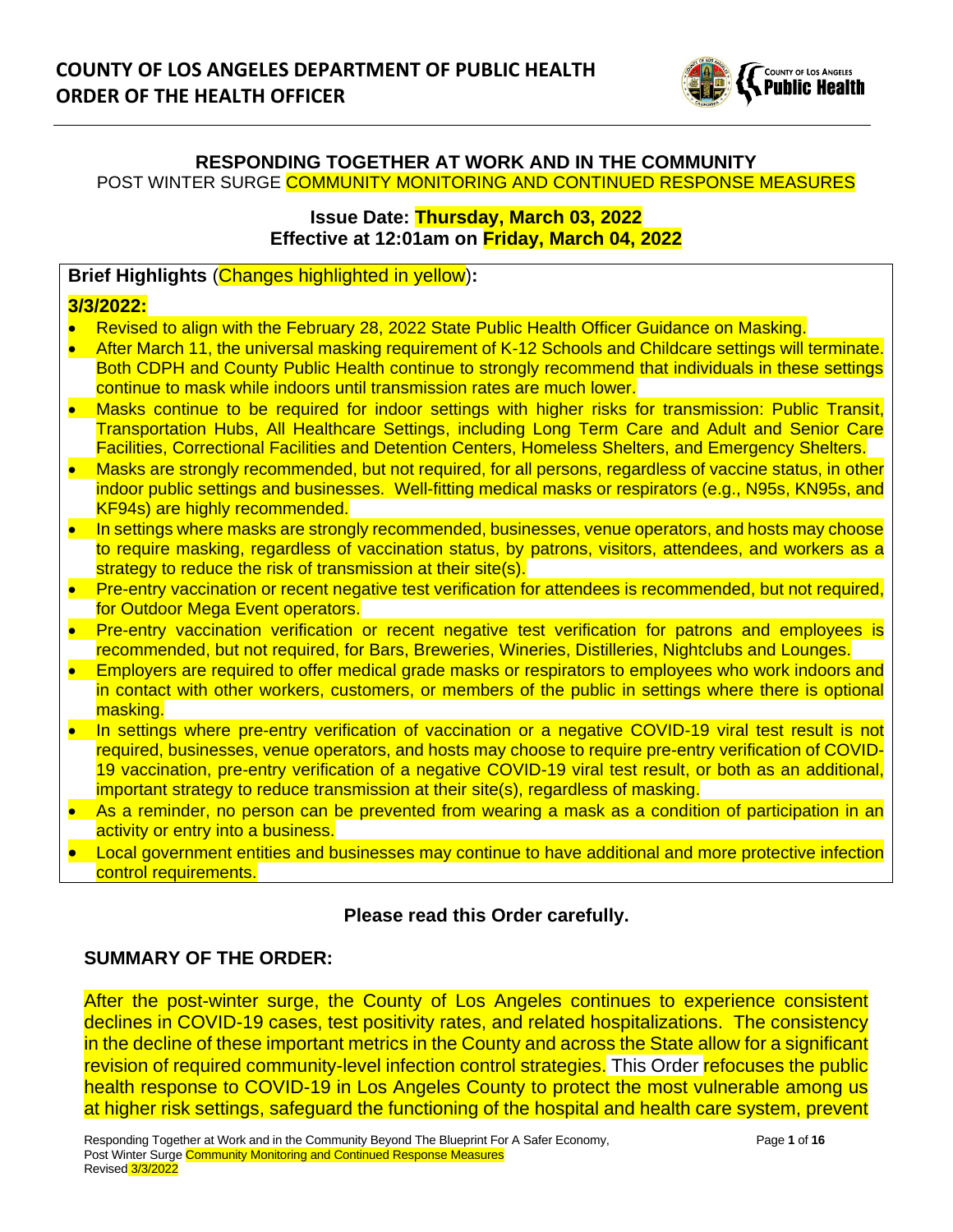

unconstrained illness and spread of COVID-19, and prepare for future challenges presented by the evolving conditions of SARS-CoV-2 virus. This Order utilizes both the February 25, 2022 Centers for Disease Control and Prevention's (CDC) [COVID-19 Community Level](https://www.cdc.gov/coronavirus/2019-ncov/your-health/covid-by-county.html) metrics and prevention strategies and the State of California's [SMARTER Plan](https://covid19.ca.gov/smarter/) to guide the realignment of the County's public health mitigation response.

This Order mainly aligns with the State Public Health Officer Order of February 28, 2022. It continues to place certain safety requirements on individuals at higher-risk settings consistent with federal and state rules. Further, this Order incorporates by reference the July 26, 2021, and December 22, 2021 Orders of the State Public Health Officer, which require specific transmission prevention measures to be taken by Acute Health Care and Long-Term Care settings, High-Risk Congregate settings, and Other Health Care settings. **Importantly, the State** Orders recognize that local government entities, businesses, and venues may choose to continue requiring more protective infection control precautions for their customers, visitors and workers.

Beginning March 4, 2022, masking will continue to be strongly recommended, but no longer be required, in most indoor settings. Beginning March 12, 2022, masks will continue to be strongly recommended, but will not be required, in K-12 Schools or childcare facilities. Masking will continue to be required for all persons, regardless of vaccination status, in higher transmission risk settings, like on public transit and in transportation hubs, all health care settings, correctional facilities and detention centers, emergency shelters, cooling and heating centers, homeless shelters, and long-term care settings and adult and senior care centers.

Thankfully, since mid-January 2022, case and test positivity rates and hospitalizations have consistently declined. As of March 3, 2022, the [CDC's Community Level Metrics,](https://www.cdc.gov/coronavirus/2019-ncov/your-health/covid-by-county.html) which measure the impact of COVID-19 illness on health and health care systems, indicate that the County has a 7-day average case rate of 98.21 new cases per 100,000 in population, a 7-day average of 7.5 new admissions of confirmed COVID-19 per 100,000 population, and a 7-day average of 5.8% of its staffed inpatient beds in use by patients with confirmed COVID-19. These metrics demonstrate that the COVID-19 burden on the County's health care system is now at a Low level. However, federal CDC indicators and thresholds **measuring** community transmission of COVID-19 within the County of Los Angeles continues to be at a **Substantial** level. As recognized by the State Public Health Officer, the continuance of certain community level mitigation measures, especially in high transmission risk settings, is appropriate.

Even though more people in Los Angeles County and the region are vaccinated against the virus that causes COVID-19, there remains a risk that when outside of their residence people may come into contact with others who may have COVID-19. There are millions of people in Los Angeles County who are not yet vaccinated against COVID-19, including children under 5 years of age who are not currently eligible to be vaccinated, and people who are immunocompromised and may be particularly vulnerable to infection and disease. Most COVID-19 infections are spread by people who have no or mild symptoms of infection. The Omicron variant, currently the predominant strain in Los Angeles County, spreads more easily than the original virus that causes COVID-19. In the absence of masking while in indoor settings, unvaccinated and partially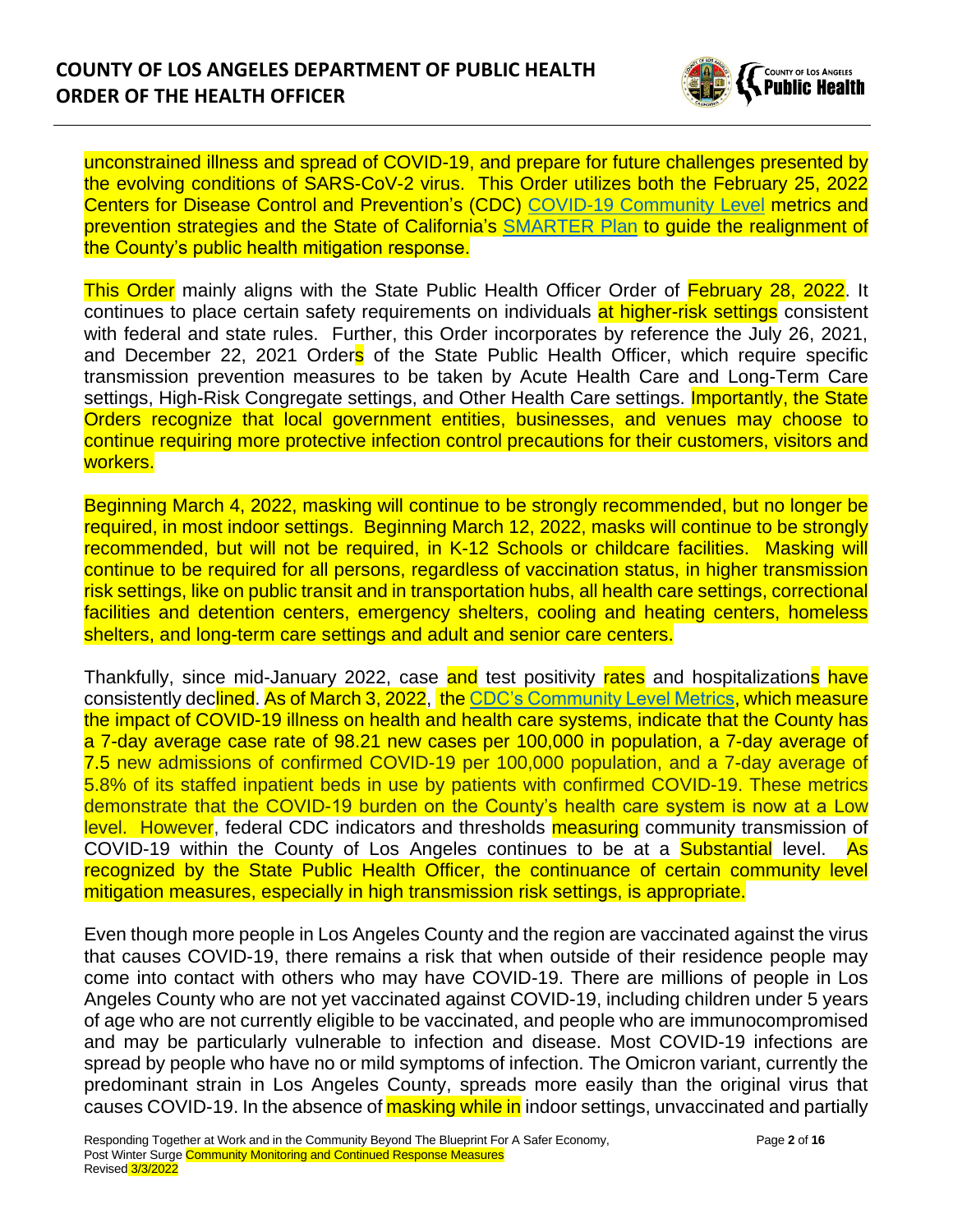

vaccinated persons are more likely to get infected and spread the virus, which is transmitted through the air and concentrates in indoor settings.

Current vaccines lower the risk of infection and, if infected, help protect against severe illness, hospitalizations, and deaths due to infection with the Omicron variant. However, breakthrough infections in people who are vaccinated can occur, but at a significantly lower rate than those among persons who are not fully vaccinated.<sup>1</sup> People who are up to date (up to date means fully vaccinated and received a booster dose or fully vaccinated but not yet booster-eligible) with their COVID-19 vaccines and get COVID-19 are less likely to develop severe illness, be hospitalized, or die than those who are unvaccinated and get COVID-19. Although no vaccine is 100 percent effective at preventing illness in vaccinated people, the currently authorized COVID-19 vaccines, including the primary series, booster shots and additional doses for those who need them, remain the best form of protection against COVID-19 infection, hospitalization, and death. For the week ending February 12, County residents who were unvaccinated were more than two and half times more likely to be infected, five times more likely to be hospitalized, and had 13 times the likelihood of dying when compared to individuals who were fully vaccinated. When comparing unvaccinated individuals with those vaccinated and fully boosted, unvaccinated people were nearly four times more likely to be infected. Vaccinations are widely available to those 5 years and older. Booster doses are available for everyone 12 years and older.

Additionally, according to the CDC "...getting a COVID-19 vaccination is a safer and more dependable way to build immunity to COVID-19 than getting sick with COVID-19. COVID-19 vaccination causes a more predictable immune response than infection with the virus that causes COVID-19." Conversely, the level of protection people get from COVID-19 infection alone may vary widely depending on how mild or severe their illness was, the time since their infection, which variant they were infected with, and their age. Increasing evidence shows that a combination of infection after completing the primary series of vaccination can build strong hybrid immunity.

**Based on this current science, the** best way to reduce the current level of community transmission, reduce the likelihood of new variants emerging, and to prevent future surges is for everyone who is eligible, including those who have recovered from a COVID-19 infection, to get fully vaccinated and be up to date on their vaccines as soon as possible. People at risk for severe illness from COVID-19 (more likely to be hospitalized, need intensive care, require a ventilator to help them breathe, or die), such as unvaccinated older adults, people from racial and ethnic minority groups, and individuals with [underlying medical conditions](https://www.cdc.gov/coronavirus/2019-ncov/need-extra-precautions/people-with-medical-conditions.html) associated with higher risk [for severe COVID-19,](https://www.cdc.gov/coronavirus/2019-ncov/need-extra-precautions/people-with-medical-conditions.html)<sup>2</sup> and members of their households, are strongly urged to get vaccinated

<sup>&</sup>lt;sup>1</sup> People are considered "fully vaccinated" against COVID-19 two weeks or more after they have received the second dose in a 2-dose COVID-19 vaccine series (e.g., Pfizer-BioNTech or Moderna), a single-dose of Johnson and Johnson [J&J]/Janssen COVID-19 vaccine, or finished the series of a COVID-19 vaccine that has been [listed](https://extranet.who.int/pqweb/vaccines/covid-19-vaccines)  [for emergency use](https://extranet.who.int/pqweb/vaccines/covid-19-vaccines) by the World Health Organization.

<sup>&</sup>lt;sup>2</sup> Based on the current evidence, a person with one or more of the medical conditions listed below is more likely to get very sick (more likely to be hospitalized, need intensive care, require a ventilator to help them breathe, or die) from COVID-19. The underlying medical conditions associated with high risk severe COVID-19 include: Cancer,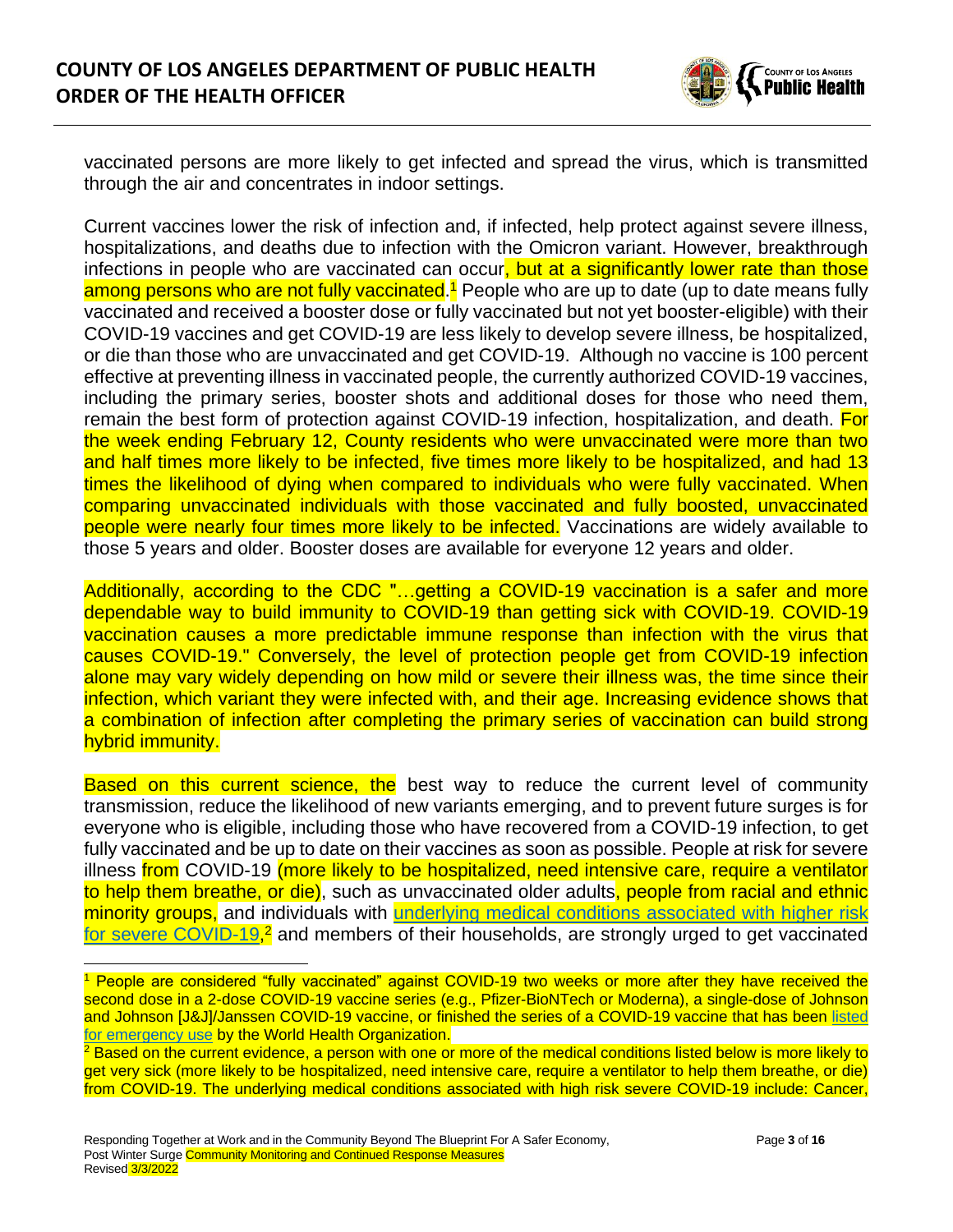

against COVID-19 as soon as they can if they have not already done so. And all persons who are fully vaccinated should also receive a booster dose of the COVID-19 vaccine as soon as they are eligible since studies show the protection from the primary COVID-19 vaccination decreases over time. With an increased immune response, people should have improved protection against getting infected with and seriously ill from COVID-19, including the variants. Those who are not fully vaccinated are urged to adhere to both the required and recommended risk reduction measures.

We must remain vigilant against variants of the virus that causes COVID-19, especially given the continuing levels of transmission here and in other parts of the country and world. It is, therefore, prudent to **strongly recommend** continued indoor masking for all, regardless of vaccination status, as an effective public health measure to reduce transmission between people until we reach lower rates of community transmission. We believe that if people who live and work in Los Angeles County continue taking common sense measures to prevent the spread of COVID-19, we will continue to experience the current consistent rate of declines in case, test positivity rates, and hospitalizations, and that the County will reach a Moderate rate of community transmission by mid-March 2022. A Moderate level of **community** transmission is defined by the CDC as 10-49.99 new cases of COVID-19 per 100,000 persons in the past 7 days.

This Order's primary intent is now to reduce the transmission risk of COVID-19 in the County for those in higher transmission risk settings, especially those who are not fully vaccinated and fully vaccinated but immunocompromised persons. Everyone should recognize that post-surge does not mean that the pandemic is over or that there will not be additional unpredictable waves of surges that will require monitoring and may require implementing different strategies to meet changing mitigation needs. The County will need to be ready to meet those challenges should they arise.

This Order will be revised in the future, if needed, to reflect the State Executive Orders, California Division of Occupational Safety and Health's (better known as Cal/OSHA) worksite requirements, State Public Health Officer Orders and guidance, and CDC recommendations. Should local COVID-19 conditions warrant, the County Health Officer may, after consultation with the Board of Supervisors, issue Orders that are more **protective** than those of the State Public Health Officer.

Cerebrovascular disease, Chronic kidney disease, Chronic lung diseases (Interstitial lung disease, Pulmonary embolism, Pulmonary hypertension, Bronchiectasis, COPD (chronic obstructive pulmonary disease)), Chronic liver diseases (Cirrhosis, Non-alcoholic fatty liver disease, Alcoholic liver disease, Autoimmune hepatitis), Cystic fibrosis, Diabetes mellitus, type 1 and type 2, Disabilities (Attention-Deficit/Hyperactivity Disorder (ADHD), Cerebral Palsy, Congenital Malformations (Birth Defects), Limitations with self-care or activities of daily living, Intellectual and Developmental Disabilities, Learning Disabilities, Spinal Cord Injuries), Heart conditions (such as heart failure, coronary artery disease, or cardiomyopathies), HIV (human immunodeficiency virus), Mental health disorders (Mood disorders, including depression, Schizophrenia spectrum disorders), Neurologic conditions limited to dementia, Obesity (BMI ≥30 kg/m<sup>2</sup>), Primary Immunodeficiencies, Pregnancy and recent pregnancy, Physical inactivity, Smoking (current and former), Solid organ or hematopoietic cell transplantation, Tuberculosis, and Use of corticosteroids or other immunosuppressive medications.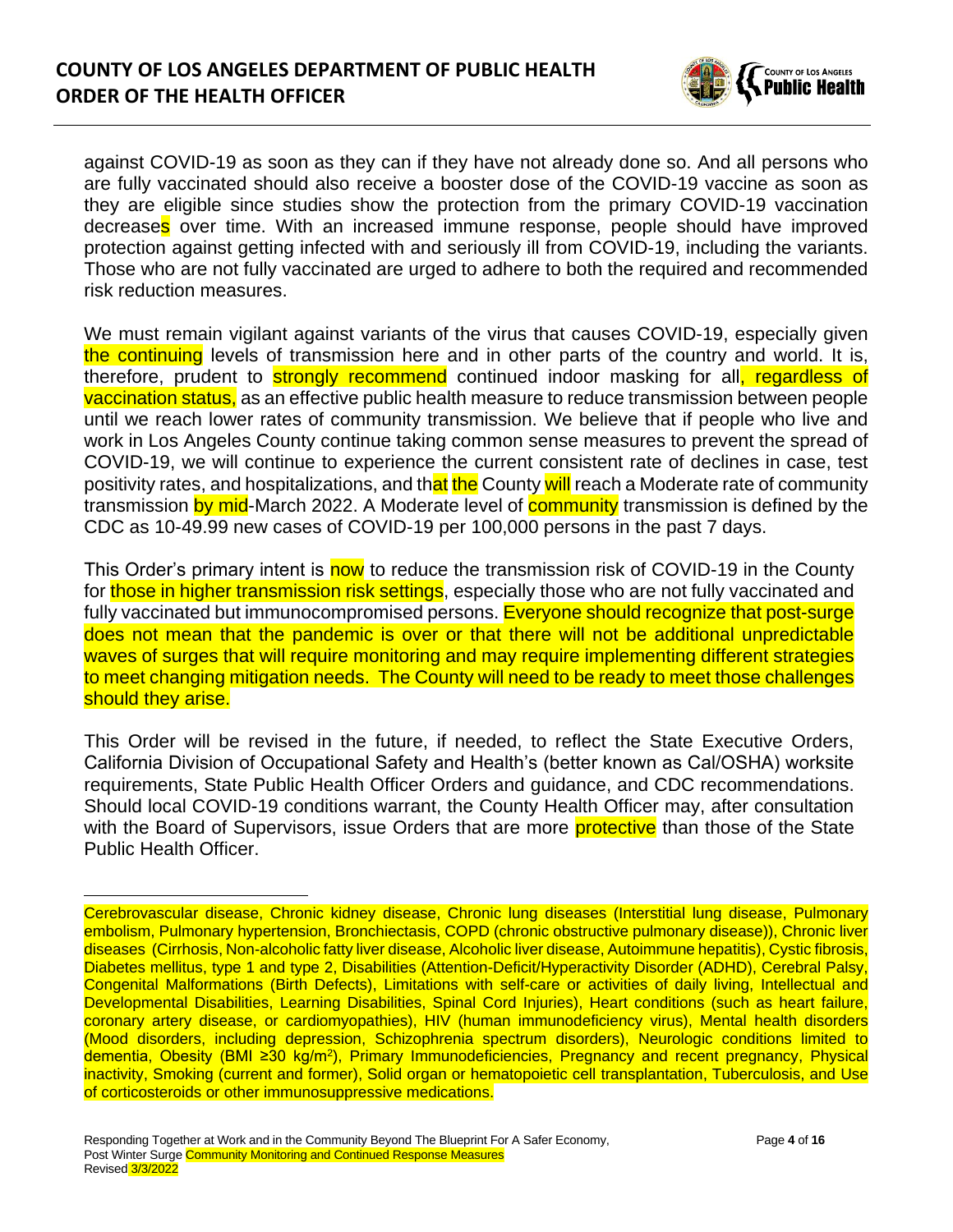

This Order is effective within the County of Los Angeles Public Health Jurisdiction, defined as all cities and unincorporated areas within the County of Los Angeles, except for the cities of Long Beach and Pasadena that must follow their respective City Health Officer orders and guidance. This Order is effective at 12:01 am on Friday, March 4, 2022.

#### **UNDER THE AUTHORITY OF CALIFORNIA HEALTH AND SAFETY CODE SECTIONS 101040, 101085, AND 120175, THE COUNTY OF LOS ANGELES HEALTH OFFICER ORDERS:**

- **1)** This Order supersedes the Health Officer's Prior Order.
- **2)** This Order's intent is to continue to protect the most vulnerable, including those at risk of experiencing elevated rates of illness and death, from COVID-19, including those in higher transmission risk settings, safeguard the functioning of hospitals and the health care system, prevent unconstrained spread and significant illness, and continue increasing COVID-19 vaccination and booster dose rates to reduce transmission of COVID-19 long-term, so that the whole community is safer, and the COVID-19 health emergency can come to an end. Failure to comply with any of the Order's provisions constitutes an imminent threat and menace to public health, and a public nuisance, and is punishable by citation or fine.
	- a) This Order does not supersede any stricter limitation imposed by a local public entity within the County of Los Angeles Public Health Jurisdiction. The Order is consistent with existing authority that local health jurisdictions may implement or continue more restrictive public health measures if the jurisdiction's Local Health Officer determines that health conditions in that jurisdiction warrant such measures. Where a conflict exists between this Order and any State Public Health Officer Order related to controlling the spread of COVID-19 during this pandemic, the most restrictive provision controls, unless the County of Los Angeles is subject to a court order requiring it to act on, or enjoining it from enforcing, any part of this Order.
- **3)** All persons living and working within the County of Los Angeles Public Health Jurisdiction should continue to always practice required and recommended COVID-19 infection control measures and when among other persons when in community, work, social or school settings, especially when multiple unvaccinated persons from different households may be present and in close contact with each other, and especially when in indoor or crowded outdoor settings.

All persons in the general public diagnosed with COVID-19 must review and comply with the requirements for isolation provided in the Health Officer Public Health Emergency [Isolation](http://publichealth.lacounty.gov/media/Coronavirus/docs/HOO/HOO_Coronavirus_Blanket_Isolation.pdf)  [Order.](http://publichealth.lacounty.gov/media/Coronavirus/docs/HOO/HOO_Coronavirus_Blanket_Isolation.pdf) And those who were exposed to someone who tested positive for COVID-19 while the positive person was infectious must review and comply with the quarantine requirements provided in the Health Officer Public Health Emergency [Quarantine Order.](http://publichealth.lacounty.gov/media/Coronavirus/docs/HOO/HOO_Coronavirus_Blanket_Quarantine.pdf) Separate isolation and quarantine requirements are outlined in the [Coronavirus Disease 2019: Infection](http://publichealth.lacounty.gov/acd/ncorona2019/healthfacilities/HCPMonitoring/)  [Prevention Guidance for Healthcare Personnel](http://publichealth.lacounty.gov/acd/ncorona2019/healthfacilities/HCPMonitoring/) and in [Appendix T1: Reopening Protocols for](http://publichealth.lacounty.gov/media/Coronavirus/docs/protocols/Reopening_K12Schools.pdf)  [K-12 Schools for students in K-12 School Settings.](http://publichealth.lacounty.gov/media/Coronavirus/docs/protocols/Reopening_K12Schools.pdf)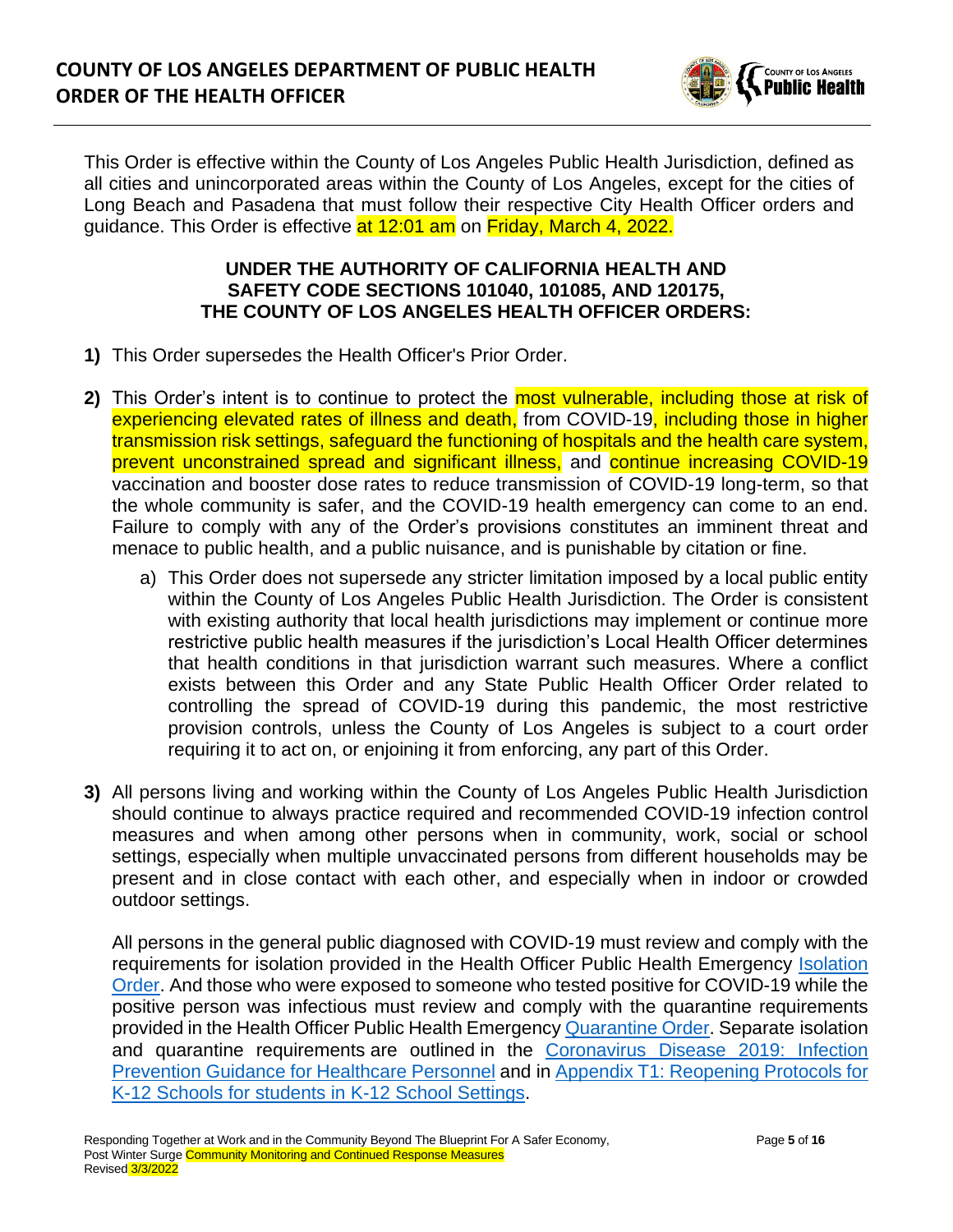

- **4) Face Masks.** All individuals, businesses and employers must follow the requirements of this Order.
	- a) The requirements and recommendations for the use of face masks are aligned with February 28, 2022 [Guidance issued by the State Public Health Officer.](https://www.cdph.ca.gov/Programs/CID/DCDC/Pages/COVID-19/guidance-for-face-coverings.aspx#:~:text=California%20Department%20of%20Public%20Health&text=Updates%20as%20of%20February%2028,vaccine%20status%2C%20continue%20indoor%20masking.) This Order and the State Public Health Officer strongly recommend that all persons, regardless of vaccination status, continue to wear face masks indoors to prevent transmission to:
		- i) Persons with a higher risk of infection (e.g., unvaccinated or immunocompromised persons),
		- ii) Persons with prolonged, cumulative exposures (e.g., workers), or
		- iii) Persons whose vaccination status is unknown.

When people wear a well-fitting mask with good filtration correctly, they protect others as well as themselves. Consistent and correct mask use (covering nose and mouth) is especially important indoors when in close contact with (less than six feet from) others who are not fully vaccinated against COVID-19 or whose vaccination status is unknown.

- b) Masks are required to be worn by everyone, 2 years of age and older, regardless of COVID-19 vaccination status, in the following settings:
	- i) On public transit (examples: airplanes, ships, ferries, trains, subways, buses, taxis, and ride-shares),
	- ii) In transportation hubs (examples: airport, bus terminal, marina, train station, seaport or other port, subway station, or any other area that provides transportation),
	- iii) Indoors in K-12 schools and childcare facilities through March 11, 2022 (See, Appendix T1 for K-12 School masking requirements). Beginning March 12, 2022, the universal masking requirement for K-12 Schools and Childcare settings will terminate. Both the County and State Public Health Officers strongly recommend that individuals in these settings continue to mask in indoor settings when the universal masking requirement lifts.
	- iv) Healthcare settings (including long term care facilities and adult and senior care facilities). This requirement applies to all health care settings, including those that are not covered by the [State Health Officer Order issued on July 26, 2021.](https://www.cdph.ca.gov/Programs/CID/DCDC/Pages/COVID-19/Order-of-the-State-Public-Health-Officer-Unvaccinated-Workers-In-High-Risk-Settings.aspx)
	- v) State and local correctional facilities and detention centers, and
	- vi) Homeless shelters, emergency shelters, and cooling and heating centers.
- c) Masks are strongly recommended for all persons, regardless of vaccine status, in other indoor public settings and businesses (examples: retail, restaurants, theaters, family entertainment centers, cardrooms, meetings, state and local government offices serving the public). Well-fitting and better filtering masks (e.g., double masks, high filtration cloth masks, medical masks) and respirators (e.g., N95s, KN95s, KF94s) are highly recommended. In settings where masks are strongly recommended, local government entities, businesses, venue operators or hosts should, as a strategy to reduce the risk of transmission at their site(s), consider: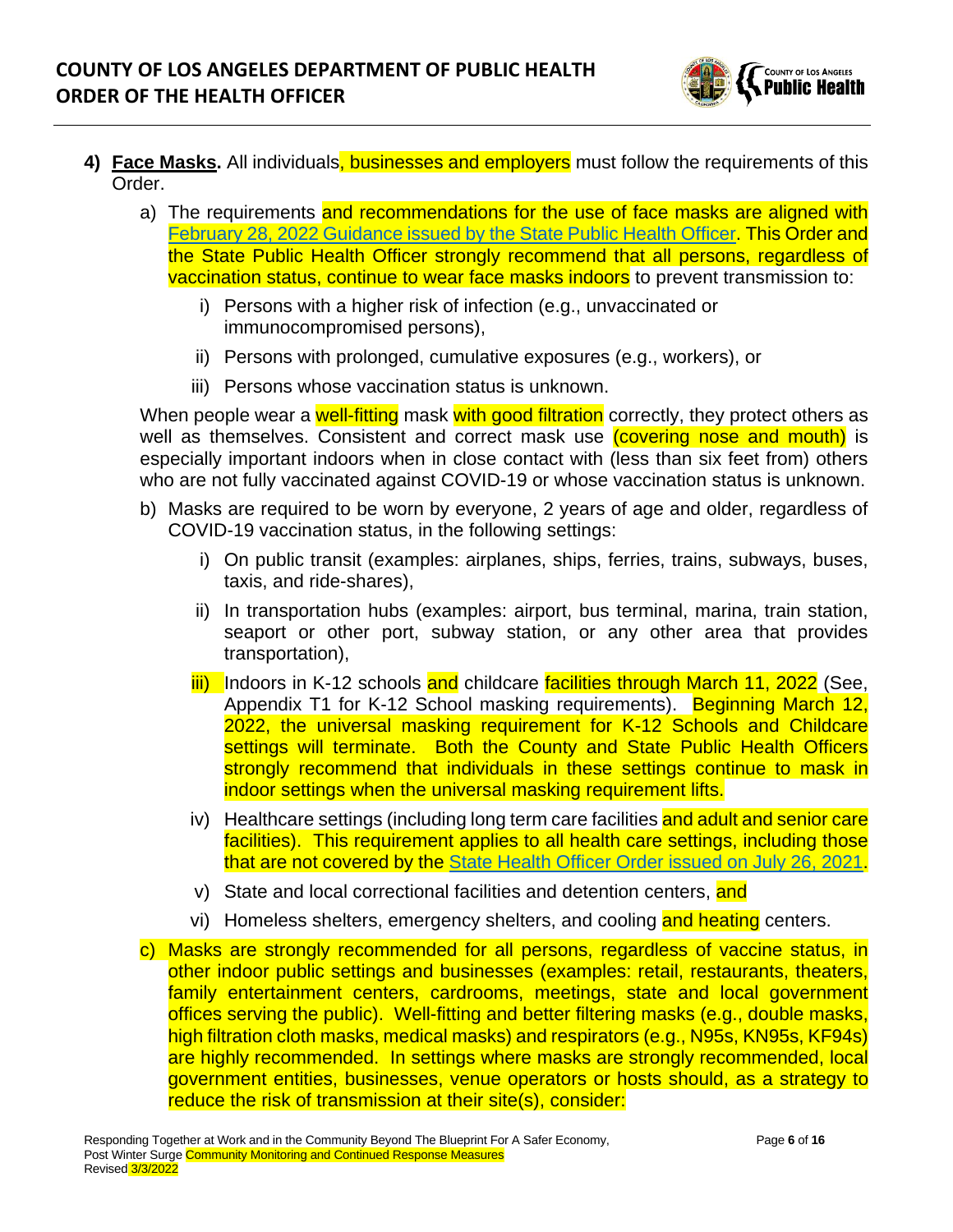

- i) Providing information to all patrons, guests and attendees regarding mask recommendations or their masking requirements for all persons regardless of vaccine status.
- ii) Providing information to all patrons, guests and attendees to consider [better fit](http://publichealth.lacounty.gov/acd/ncorona2019/masks/#kindofmask)  [and filtration](http://publichealth.lacounty.gov/acd/ncorona2019/masks/#kindofmask) for their masks. Medical masks or higher-level respirators (e.g., N95s, KN95s, KF94s) with a good fit are recommended over cloth masks.
- iii) Requiring all patrons, workers, or both to wear masks, especially when risk in the community may be substantial or high, or if those being served are at highrisk for severe disease or illness.
- iv) Requiring attendees who do not provide proof of full vaccination to enter an Indoor Mega Event to continue masking during the event, especially when not actively eating or drinking.
- d) Special considerations are made for people with communication difficulties or certain disabilities. Clear masks or cloth masks with a clear plastic panel that fit well are an [alternative type of mask](http://publichealth.lacounty.gov/acd/ncorona2019/masks/#specialconsiderations) for people who interact with: people who are deaf or hard of hearing, children or students learning to read, people learning a new language, and people with disabilities.
- e) All local government entities, businesses, venue operators or hosts **should** implement measures to clearly communicate the masking requirements to all persons on their premises.
- f) No person can be prevented from wearing a mask as a condition of participation in an activity or entry into a business.
- g) In workplaces, most employers and businesses are subject to the Cal/OSHA COVID-19 [Emergency Temporary Standards \(ETS\)](https://www.dir.ca.gov/dosh/coronavirus/ETS.html) and some to the [Cal/OSHA Aerosol](https://www.dir.ca.gov/dosh/dosh_publications/ATD-Guide.pdf)  [Transmissible Diseases Standards,](https://www.dir.ca.gov/dosh/dosh_publications/ATD-Guide.pdf) and should consult those regulations for additional applicable requirements. The ETS allow local health jurisdictions to require more protective mandates.
	- i) In workplace establishments and settings with active outbreaks, the site is required to cooperate with Public Health's investigation of the outbreak, and quarantine and isolation may be extended for additional days by County Public Health outbreak investigators to help lower the risk of ongoing transmission at the site.
	- ii) Healthcare personnel in any setting must comply with the State's *Guidance on Quarantine for Health Care Personnel (HCP) Exposed to SARS-CoV-2 and Return to Work for HCP with COVID-19*, as described in [AFL-21-08.7.](https://www.cdph.ca.gov/Programs/CHCQ/LCP/Pages/AFL-21-08.aspx)
- h) In workplace indoor settings where masking is recommended, but not required, employers are required to offer for voluntary use a well-fitting medical mask<sup>3</sup> or

<sup>&</sup>lt;sup>3</sup> Masks with an adjustable nose bridge that are made of at least three layers of non-woven material (melt-blown fabric and/or polypropylene) will provide increased protection and meet the requirements for a "medical mask." These masks are often sold as disposable, protective, medical, or surgical masks.

Responding Together at Work and in the Community Beyond The Blueprint For A Safer Economy, Page **7** of **16** Post Winter Surge Community Monitoring and Continued Response Measures Revised 3/3/2022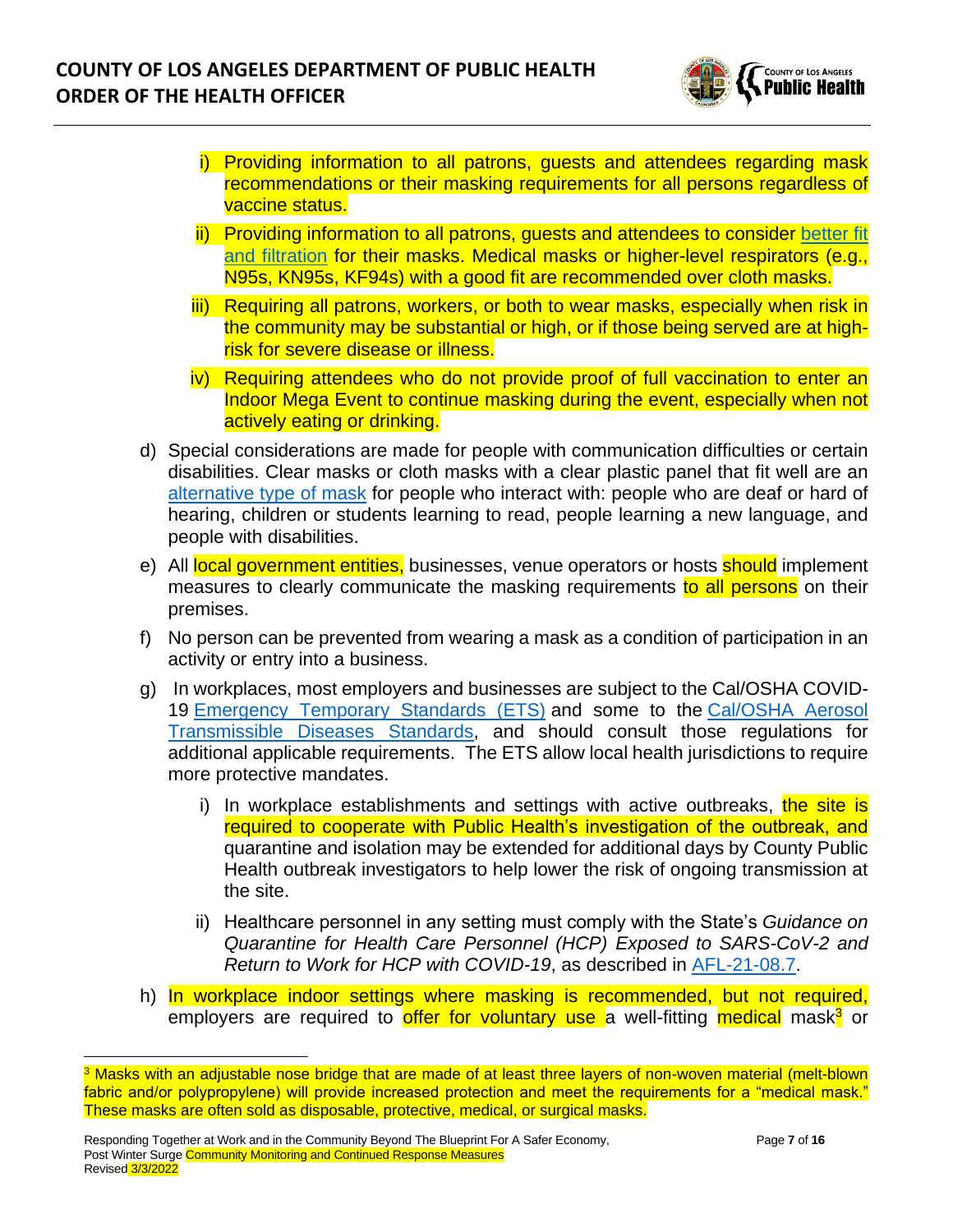

respirator, such as an N95, KN95 or KF94, at no cost to their employees who work indoors and have contact with other workers, customers, or members of the public, or in vehicles with more than one person. Please note, that Cal/OSHA COVID-19 ETS require that employers provide respirators upon request for voluntary use to employees who are not fully vaccinated and who are working indoors or in vehicles with more than one person.

- i) Employers that elect to maintain universal masking indoors at their business, facility, or venue should provide well-fitting medical masks at no cost to their employees.
- **5) Mandatory Reporting by Businesses and Governmental Entities.** Persons and businesses within the County of Los Angeles Public Health Jurisdiction must continue to follow the COVID-19 infection control protocols and guidance provided by the County Department of Public Health regarding isolation of persons confirmed or suspected to be infected with the virus that causes COVID-19 disease or quarantine of those exposed to and at risk of infection from COVID-19. In instances where the County has not provided a specific guidance or protocol, specific guidance or protocols established by the State Public Health Officer shall control.
	- a) In the event that an owner, manager, or operator of any business knows of three (3) or more cases of COVID-19 among their employees, assigned or contracted workers or volunteers within a span of 14 days, the employer must report this outbreak to the Department of Public Health at (888) 397-3993 or (213) 240-7821, or online at [www.redcap.link/covidreport.](http://www.redcap.link/covidreport)
	- b) In the event that an owner, manager, or operator of any business is informed that one or more employees, assigned or contracted workers, or volunteers of the business has tested positive for, or has symptoms consistent with COVID-19 (case), the employer must have a protocol to require the case(s) to isolate themselves at home and require the immediate self-quarantine of all employees that had a workplace exposure to the case(s).
- **6) LACDPH Best Practice Guidance.** All individuals and Businesses are strongly urged to follow the LACDPH Best Practice Guidance, containing health and safety recommendations for COVID-19.
- **7) Considerations for Persons at Higher Risk for Negative Health Outcomes:** At this time, people at risk for severe illness or death from COVID-19—such as unvaccinated older adults and individuals with [underlying medical conditions associated with higher risk for severe](https://www.cdc.gov/coronavirus/2019-ncov/need-extra-precautions/people-with-medical-conditions.html)  [COVID-19—](https://www.cdc.gov/coronavirus/2019-ncov/need-extra-precautions/people-with-medical-conditions.html)and members of their household should defer participating in activities with other people outside their household where taking protective measures, including wearing face masks and social distancing, may not occur or will be difficult, especially indoors or in crowded spaces. For those who are not yet fully vaccinated, staying home or choosing outdoor activities as much as possible with physical distancing from other households whose vaccination status is unknown is the best way to prevent the risk of COVID-19 transmission.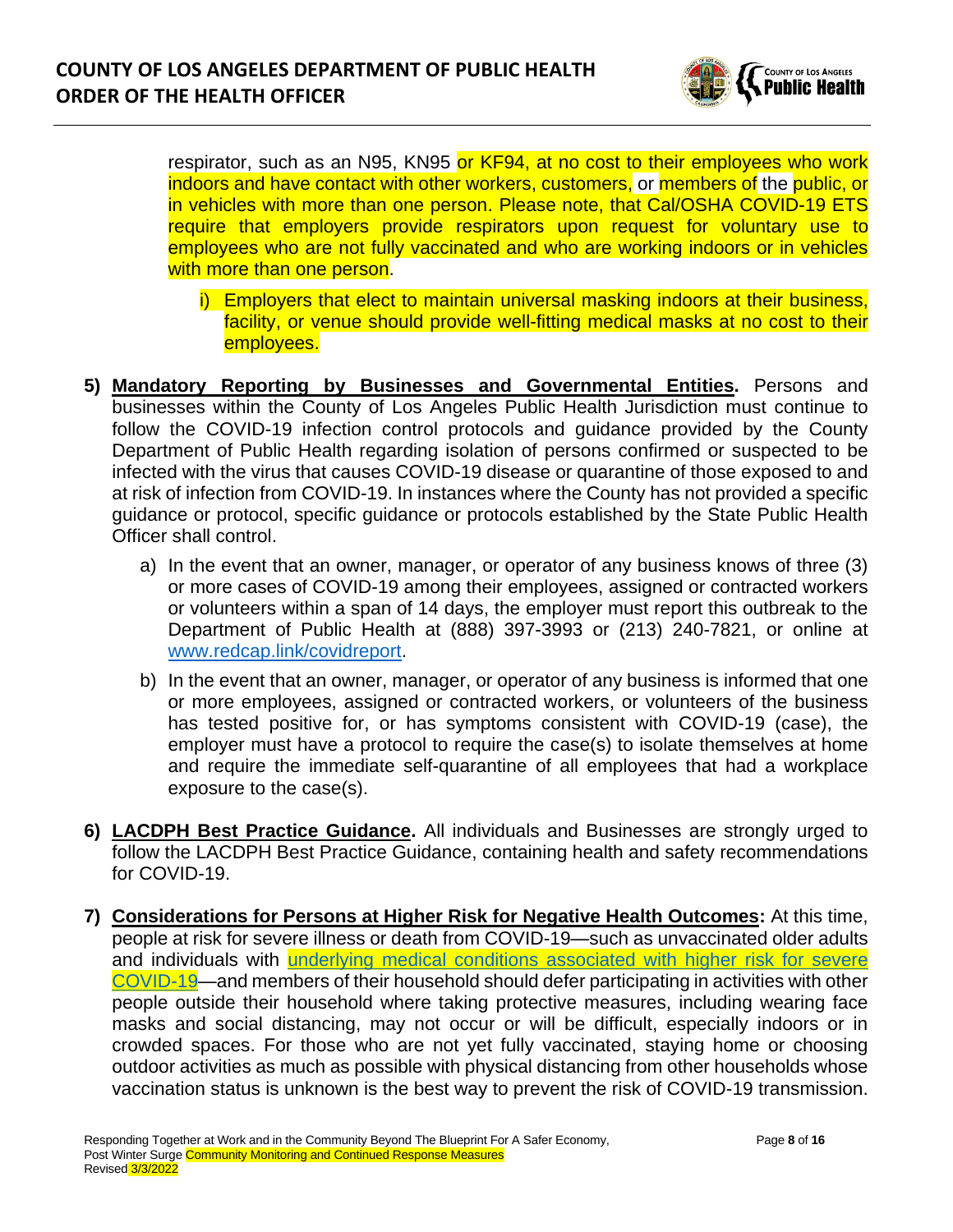

- **8) Encourage Activities that Can Occur Outdoors.** All Businesses and governmental entities are urged to consider moving operations or activities outdoors, where feasible and to the extent allowed by local law and permitting requirements, because there is generally less risk of COVID-19 transmission outdoors as opposed to indoors.
- **9) Ventilation Guidelines.** All Businesses and governmental entities with indoor operations are urged to review the Ventilation Guidelines and implement ventilation strategies for indoor operations as feasible. See California Department of Public Health [Interim Guidance for](https://www.cdph.ca.gov/Programs/CID/DCDC/Pages/COVID-19/Interim-Guidance-for-Ventilation-Filtration-and-Air-Quality-in-Indoor-Environments.aspx)  [Ventilation, Filtration and Air Quality in Indoor](https://www.cdph.ca.gov/Programs/CID/DCDC/Pages/COVID-19/Interim-Guidance-for-Ventilation-Filtration-and-Air-Quality-in-Indoor-Environments.aspx) Environments for detailed information. Nothing in this Order limits any ventilation requirements that apply to particular settings under federal, state, or local law.
- **10)High-Risk Health Care and Congregate Settings**. This Order incorporates by reference the State Public Health Officer Order of July 26, 2021, which requires additional statewide facility-directed measure to protect particularly vulnerable populations. The Order is found here: [State Public Health Officer Order issued July 26, 2021](file://///hosted/dph/county%20health%20officer/Projects/Emergency%20Response/Coronavirus/Health%20Officer%20Orders/Beyond%20the%20Blueprint/2021.07.30_HOO%20Revision/State%20Public%20Health%20Officer%20Order%20issued%20July%2026,%202021)
- **11)Sectors that Continue to Require Additional Risk Reduction Measures.** The following sectors serve persons and populations that have lower rates of vaccination, who are at higher risk of being infected, or who are not yet eligible to be vaccinated. As such, these sectors continue to require additional risk reduction measures and must operate subject to the following conditions listed below and those specified in the County sector-specific reopening protocol(s) located at [http://publichealth.lacounty.gov/media/Coronavirus/index.htm.](http://publichealth.lacounty.gov/media/Coronavirus/index.htm) In settings where pre-entry verification of vaccination or a negative COVID-19 viral test result is not required, local government entities, businesses, venue operators, and hosts may choose to require pre-entry verification of COVID-19 vaccination, pre-entry verification of a negative COVID-19 viral test result, or both as an additional, important strategy to reduce transmission at their site(s), regardless of masking.
	- a) **Day camps.** Day camp owners and operators must implement and post the required Los Angeles County Department of Public Health Reopening Protocol for Day Camps, attached to this Order as **Appendix K**.
	- b) **Schools (K-12) and School Districts.** All public and private schools (K-12) and school districts within the County of Los Angeles may open for in-person classes. Educational facilities serving students at any grade level must prepare, implement, and post the required Los Angeles County Department of Public Health Reopening Protocols for K-12 Schools, attached to this Order as **[Appendix T1,](http://publichealth.lacounty.gov/media/Coronavirus/docs/protocols/Reopening_K12Schools.pdf)** and must follow the Protocol for COVID-19 Exposure Management Plan in K-12 Schools, attached to this Order as **[Appendix T2](http://www.ph.lacounty.gov/media/Coronavirus/docs/protocols/ExposureManagementPlan_K12Schools.pdf)**.
	- c) **Mega Events (Outdoor and Indoor).** The attendance thresholds for Mega Events are 1,000 attendees for Indoor Mega Events and 10,000 attendees for Outdoor Mega Events. Mega Events include conventions, conferences, expos, concerts, shows, nightclubs, sporting events, live events and entertainment, fairs, festivals, parades, theme parks, amusement parks, water parks, large private events or gatherings, marathons or endurance races, and car shows. Mega Events may have either assigned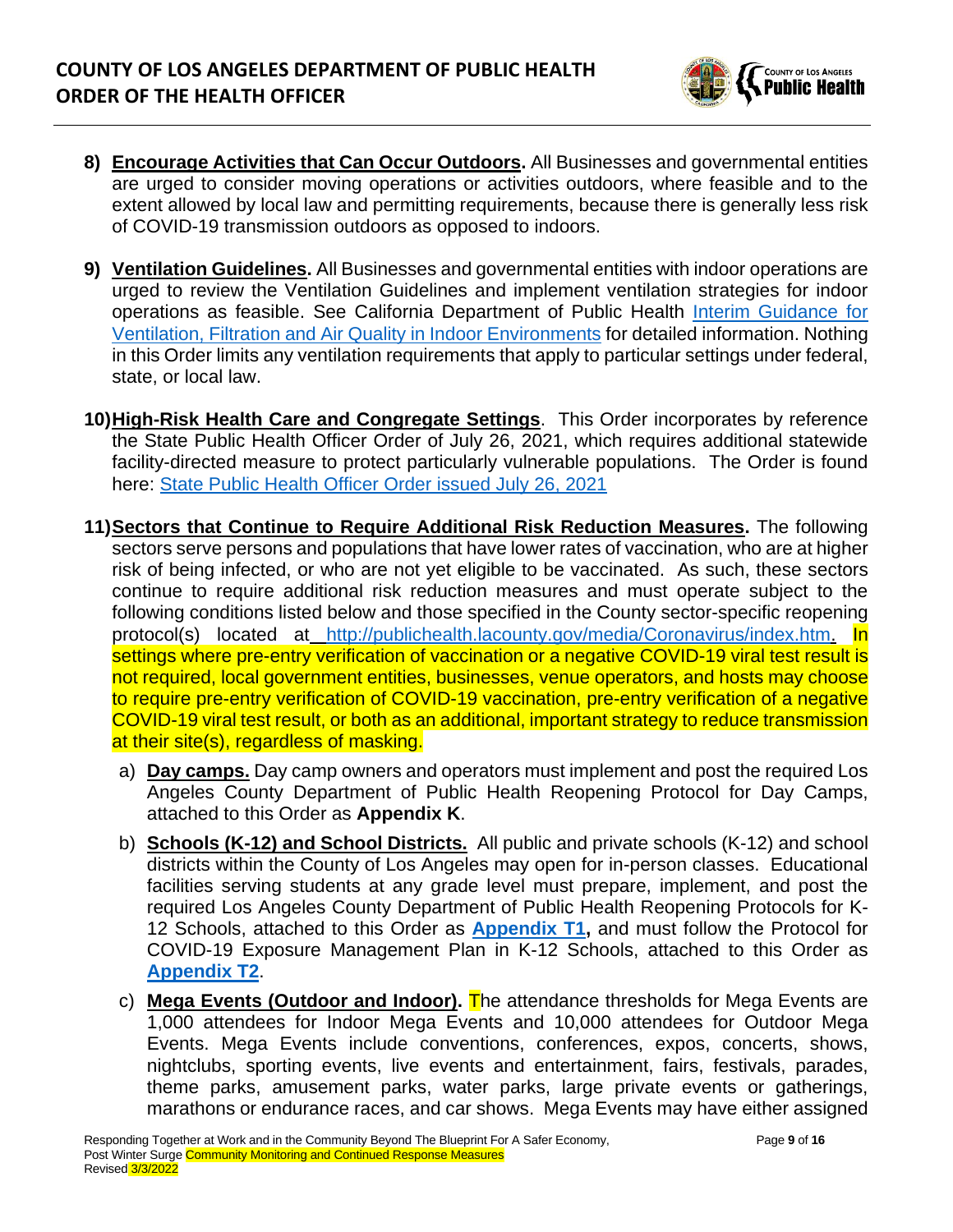

or unassigned seating, and may be either general admission or gated, ticketed and permitted events. These events are considered higher risk for COVID-19 transmission.

- i) **Indoor Mega Events:** Indoor Mega Event operators must verify the full vaccination status<sup>4</sup> or pre-entry negative COVID-19 viral test<sup>5</sup> result of all attendees ages 2 and older. For those attendees who cannot provide proof of full vaccination, pre-entry COVID-19 testing must be conducted within one day for antigen tests and within two days for PCR tests. It is strongly recommended that all attendees, regardless of vaccination status, wear a well-fitting mask, except when actively eating or drinking, while indoors at an Indoor Mega Event. Operators may continue to require masking, regardless of vaccination status. Operators are required to cross-check proof of full vaccination or negative COVID-19 viral test result against a photo identification for all attendees who are 18 years of age or older. Indoor Mega Event operators must prominently place information on all communications, including reservation and ticketing systems, to ensure guests are aware of the proof of pre-entry negative testing or full vaccination status, including masking requirements or recommendations, and acceptable modes of verification. Self-attestation may not be used as a method to verify an attendee's status as fully vaccinated or as proof of a negative COVID-19 test result.
- ii) **Outdoor Mega Events:** It is recommended, but not required, that Outdoor Mega Event operators of events or venues that are ticketed or held in a defined space with controlled points of public entry verify the full vaccination status (see footnote  $\overline{4}$ ) or pre-entry negative COVID-19 viral test (see footnote  $\overline{5}$ ) result of all attendees, ages 5 and older, prior to entry. If pre-entry verification is continued, those attendees who cannot provide proof of full vaccination, a preentry COVID-19 negative result from a test conducted within one day for antigen tests and within two days for PCR tests may be accepted. Outdoor Mega Event operators **should** prominently place information on all communications, including reservation and ticketing systems, to ensure guests are aware of both the County Health Officer's recommendation that all attendees, ages 5 and older, either be fully vaccinated against COVID-19 or

<sup>4</sup> The following are acceptable as proof of full vaccination status: 1) A photo identification of the attendee and 2) their vaccination card (which includes name of person vaccinated, type of COVID-19 vaccine provided, and date last dose administered) OR a photo of a vaccination card as a separate document OR a photo of the attendee's vaccine card stored on a phone or electronic device OR documentation of the person's full vaccination against COVID-19 from a healthcare provider.

<sup>5</sup> Pre-entry negative COVID-19 viral testing is testing that must be conducted before entry into the event or venue (both PCR and antigen are acceptable). Results of the test must be available and provided to the operator prior to entry into the event or venue. The following is required as acceptable proof of a negative COVID-19 viral test result: 1) A photo identification of the attendee (for attendees 18 years of age and older) and 2) a printed document from the test provider or laboratory OR an email or text message displayed on a phone from the test provider or laboratory. The test result information needs to include the person's name, date of test, type of test performed, and negative test result. To be considered a valid pre-entry negative COVID-19 viral test result that permits entry into the event or venue, an antigen test must be conducted within one day and PCR test must be conducted within two days prior to event entry.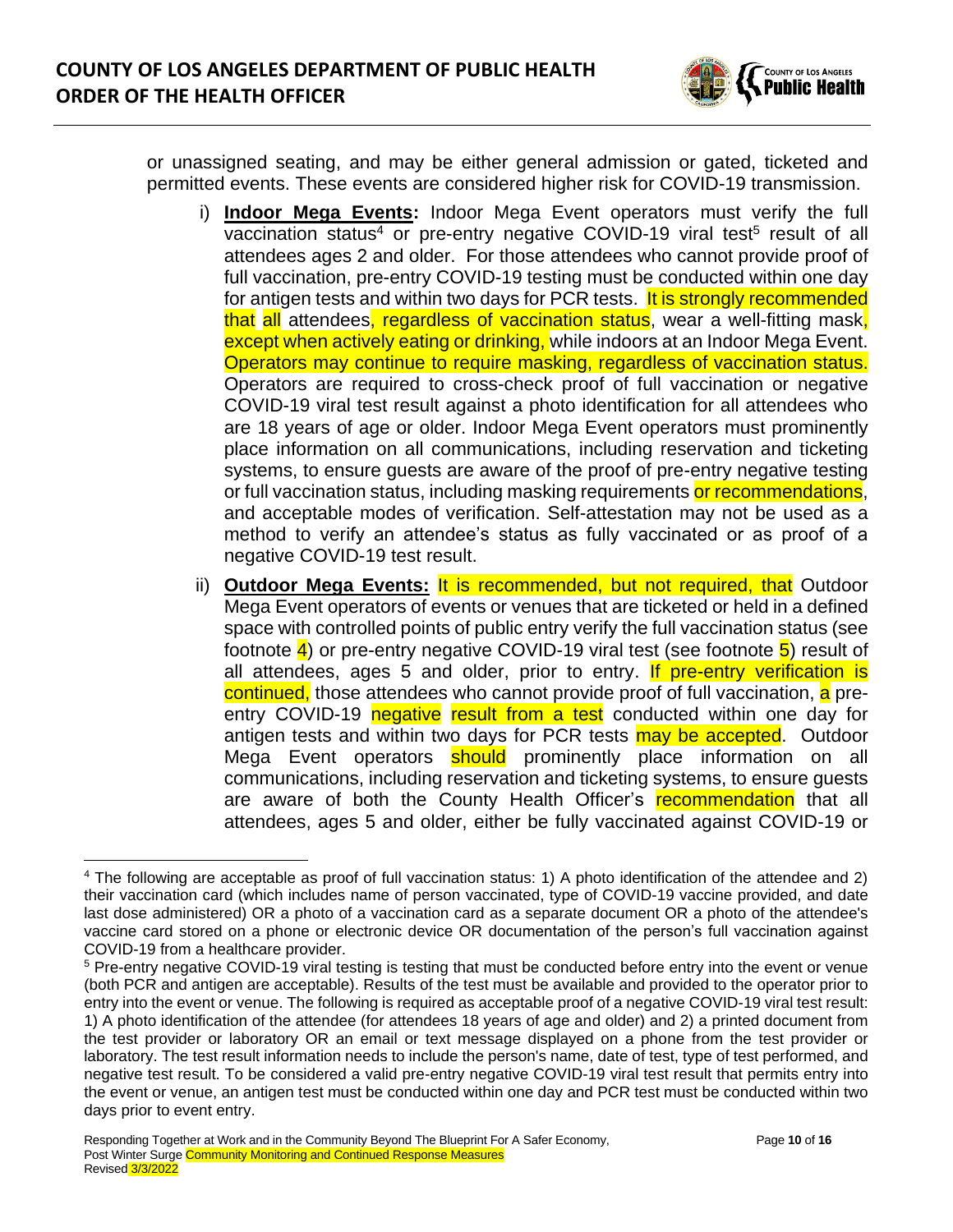

obtain a negative COVID-19 viral test prior to attending the event. Operators may continue to require pre-entry vaccination verification or pre-entry a negative COVID-19 viral test result as an additional, important strategy to reduce transmission at their site(s), regardless of masking. If continued, the operator should cross-check proof of full vaccination or negative COVID-19 viral test result against a photo identification for all attendees who are 18 years of age or older. Operators are to make face masks available for all attendees.

- iii) **Additional Recommendations for Both Outdoor and Indoor Mega Events:** Mega Event operators are encouraged to follow these additional recommendations:
- iv) Assign staff to remind all guests of the recommendation to wear face masks while on the premises or location
	- (a) Encourage everyone to get vaccinated and receive a COVID-19 booster when eligible.
	- (b) Facilitate increased ventilation of indoor spaces (i.e., open all windows and doors to increase natural air flow), following California Department of Public Health [Interim Guidance for](https://www.cdph.ca.gov/Programs/CID/DCDC/Pages/COVID-19/Interim-Guidance-for-Ventilation-Filtration-and-Air-Quality-in-Indoor-Environments.aspx)  [Ventilation, Filtration and Air Quality in Indoor Environments.](https://www.cdph.ca.gov/Programs/CID/DCDC/Pages/COVID-19/Interim-Guidance-for-Ventilation-Filtration-and-Air-Quality-in-Indoor-Environments.aspx)
	- (c) Encourage everyone to sign up for [CA Notify](https://canotify.ca.gov/#section2) as an added layer of protection for themselves and the community to receive alerts when they have been in close contact with someone who tests positive for COVID-19.
	- (d) Convey the risk of attending large, crowded events where the vaccine status of other attendees may be unknown to the individuals.
	- (e) Convey the risk of attending large, crowded events for populations that may not currently be eligible for vaccination or may be immunocompromised and whose vaccine protection may be incomplete.
- d) **Overnight Organized / Children's Camps.** An organized camp is a site with program and facilities established for the primary purpose of providing an overnight outdoor group living experience for recreational or other purposes for five days or more during one or more seasons of the year. A Notice of Intent to Operate must be submitted by the Camp operator to the Environmental Health Division [Communityhealth@ph.lacounty.gov](mailto:Communityhealth@ph.lacounty.gov) prior to operation. The owner or operator of an Overnight Organized/ Children's Camp must prepare, implement, and post the required Los Angeles County Public Health Protocols for Overnight Organized / Children's Camps, attached to this Order as **[Appendix K-1](http://publichealth.lacounty.gov/media/Coronavirus/docs/protocols/Reopening_OvernightCamps.pdf)**.
- e) **Organized Youth Sports Activities**. Organized youth sports include all school (TK-12 Grades) and community-sponsored programs and recreational or athletic activities and privately organized clubs and leagues. Organized Youth Sport Protocols do not apply to collegiate or professional sports. This Protocol provides direction on outdoor and indoor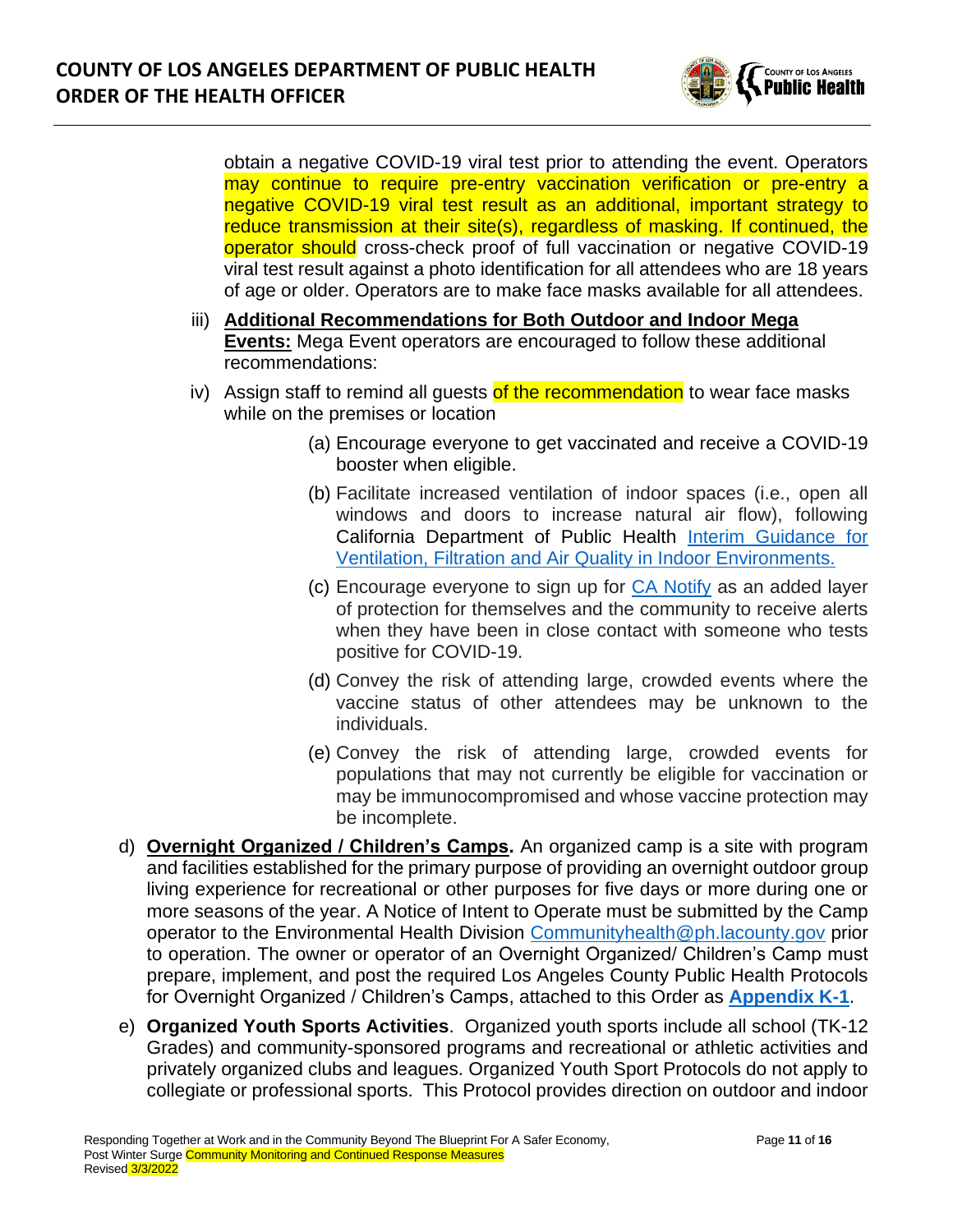

youth sports activities to support an environment that presents less risk for participants of these sports. The organizers and operators of Organized Youth Sport Activities must review, implement, and post the required Los Angeles County Public Health Protocol for Organized Youth Sports, attached to this Order as **[Appendix S](http://publichealth.lacounty.gov/media/Coronavirus/docs/protocols/Reopening_YouthSports.pdf)**.

- f) **Bars, Breweries, Wineries and Distilleries**. It is recommended, but not required, that bars that have a low-risk food facility public health permit and breweries, wineries, and distilleries with a #1, #2, #4, #23 and/or #74 state alcohol license that do not possess or that are not required to have a public health permit to operate require patrons, who are 12 years of age or older, to provide proof of their COVID-19 full vaccination status for entry. Facilities may continue to require pre-entry vaccination verification for indoor service as an additional, important strategy to reduce transmission at their site(s), regardless of the level of community transmission. For facilities that continue a vaccination verification process, the facility should determine whether and communicate to patrons if a negative test result from a COVID-19 viral test conducted within one day for antigen tests and within two days for PCR tests prior to entry is acceptable for indoor service at their site.
- g) **Nightclubs and Lounges.** It is recommended, but not required, that nightclubs and lounges<sup>6</sup> that are open only to persons 18 years of age or older, require patrons to provide proof of their COVID-19 full vaccination status for entry. **Facilities may continue** to require pre-entry vaccination verification for indoor service as an additional, important strategy to reduce transmission at their site(s), regardless of the level of community transmission. For facilities that continue a vaccination verification process, the facility should determine whether and communicate to patrons if a negative test result from a COVID-19 viral test conducted within one day for antigen tests and within two days for PCR tests prior to entry is acceptable for indoor service at their site.
- h) **Restaurants**. These indoor venues serve food or drink indoors and are required to maintain a valid public health permit to operate. Due to the risk of transmission at places where persons are indoors and unmasked, the County Health Officer strongly recommends that the operators of these venues reserve and prioritize indoor seating and service for patrons who are fully vaccinated against COVID-19.

### **REASONS FOR THE ORDER**

**12)**This Order is based upon the following determinations: continued evidence of High community transmission of COVID-19 within the County; documented asymptomatic transmission; scientific evidence and best practices regarding the most effective approaches to slow the transmission of communicable diseases generally and COVID-19 specifically; evidence that millions of people in the County population continue to be at risk for infection with serious health complications, including hospitalizations and death from COVID-19, due to age, pre-existing

<sup>&</sup>lt;sup>6</sup> Nightclub means a commercial establishment dispensing beverages for consumption on the premises and in which dancing is permitted or entertainment is provided, and/or has as its primary source of revenue (a) the sale of alcohol for consumption on the premises, (b) cover charges, or (c) both. A lounge is defined as a business that operates primarily for the preparation, sale, and service of beer, wine, or spirits. Minors are not allowed in a lounge.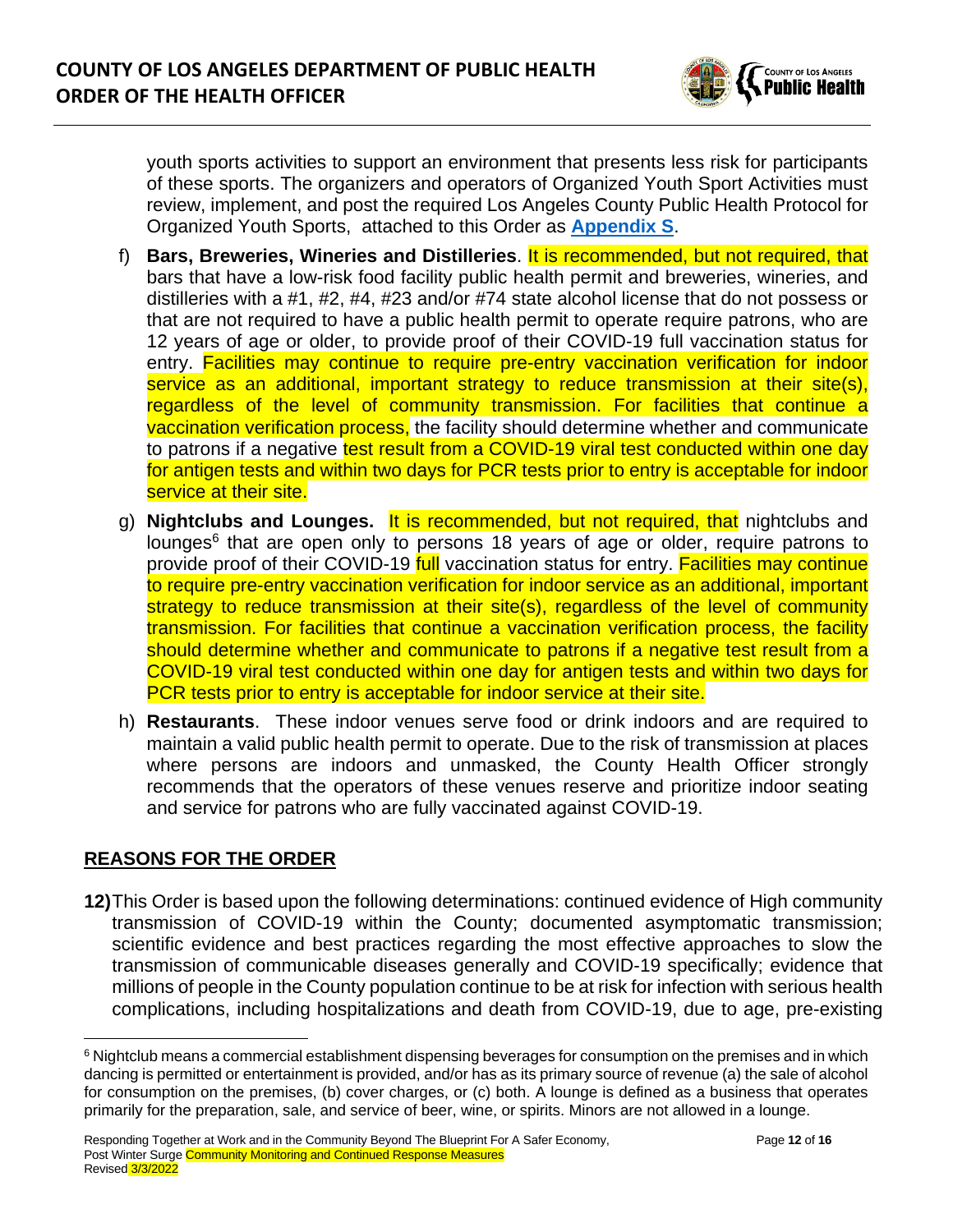

health conditions, being unvaccinated or not eligible for vaccination, and the dominance of the more infectious Omicron variant of the virus that causes COVID-19; and limited availability of effective therapeutics. The Order's intent is to continue to reduce the risk of COVID-19 infection for high-risk populations and persons in higher transmission risk settings, especially those who are not or cannot be fully vaccinated against COVID-19 in the County.

- **13)**Existing community transmission of COVID-19 in Los Angeles County remains Substantial and continues to present a **significant** risk of infection and harm to the health of those who are not or cannot be vaccinated against COVID-19. COVID-19 vaccinations are widely available to those 5 years and older. The Omicron variant of the virus spreads more easily and has caused a significant amount of severe illness and deaths in our county during the winter surge and remains a risk for both those who are fully vaccinated as well as those who not vaccinated against COVID-19. As of, March 3, 2022, there have been at least 2,800,741 cases of COVID-19 and 30,911 deaths reported in Los Angeles County. Making the risk of community transmission worse, some individuals who contract the COVID-19 virus have no symptoms or have only mild symptoms, and so are unaware that they carry the virus and are transmitting it to others. Because even people without symptoms can transmit the virus, and because evidence shows the infection is now more easily spread, universal indoor masking is a risk reduction measure that is proven to reduce the risk of transmitting the virus. The continuation of this safety measure in settings where indoor masking, regardless of vaccination status, is no longer required is intended to help the County reach a Moderate rate of community transmission as quickly as possible.
- **14)**Epidemiologic evidence demonstrates that the rate of community transmission, after peaking in mid-January 2022, is now declining at a consistent rate. Although more than 17.8 million vaccine doses have been administered and **more than** 7.2 million residents ages 5 and older are fully vaccinated against COVID-19 in Los Angeles County, COVID-19 infection remains a significant health hazard to all residents.

In line with the State Public Health Officer, the Health Officer will continue to monitor scientific evidence and epidemiological data within the County.

- **15)**The Health Officer will continue monitoring epidemiological data to assess the impact of lifting restrictions and fully re-opening sectors. Those Indicators include, but are not limited to:
	- a) The number of new cases, hospitalizations, and deaths among residents in areas in the lowest Healthy Places Index (HPI) quartile and by race/ethnicity.
	- b) The COVID-19 case rate.
	- c) New COVID-19 admissions per 100,000 population (7-day total).
	- d) Proportion of staffed inpatient beds occupied by COVID-19 patients (7-day average).
	- e) The percentage of COVID-19 tests reported that are positive.
	- f) The availability of COVID-19 vaccines and the percentage of eligible County residents vaccinated against COVID-19.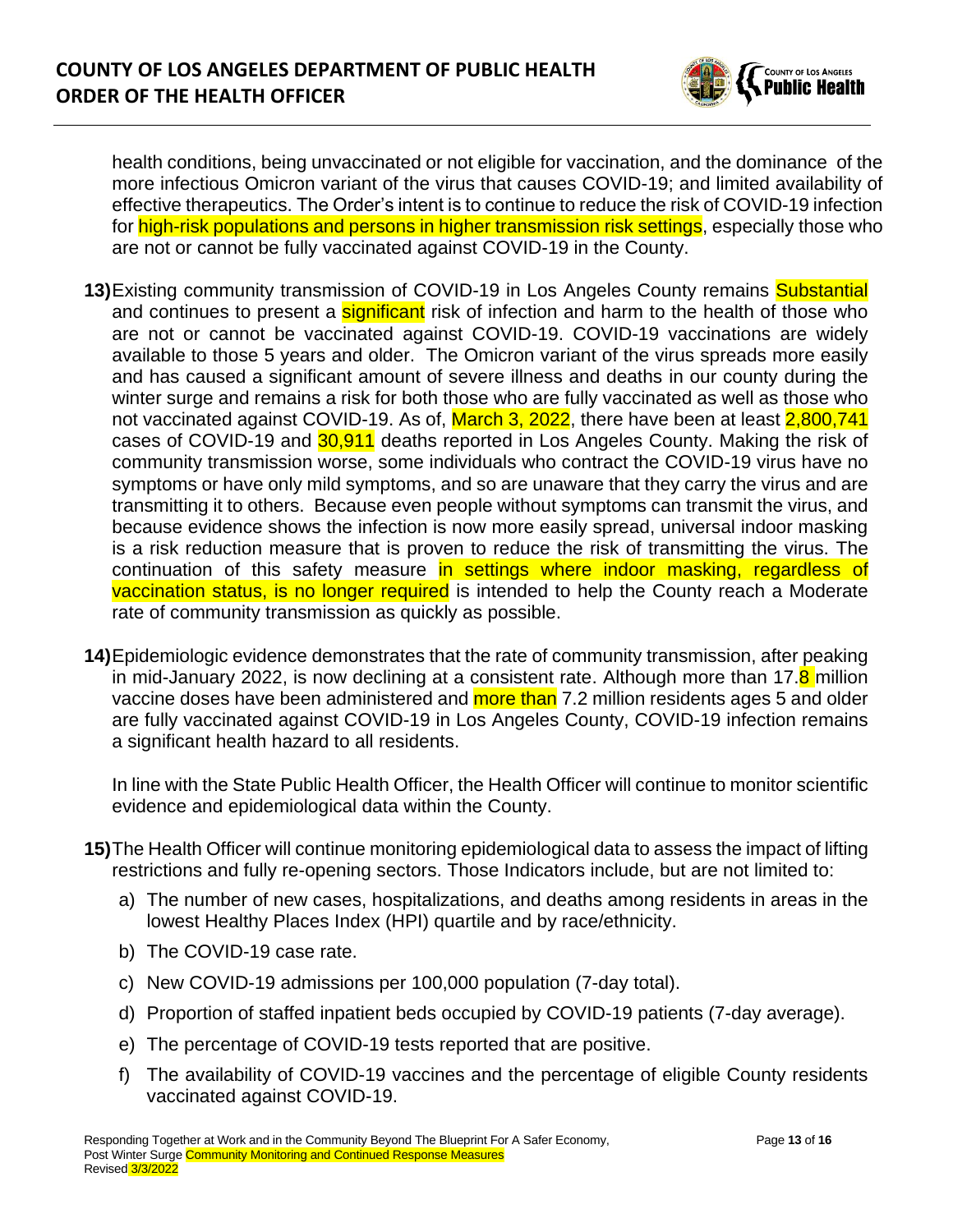

- g) The number of fully vaccinated people who get sick, are hospitalized, or die from COVID-19.
- h) The sufficient supply and wide availability of effective therapeutics.
- i) The presence of Variants of Concern, such as, Omicron and Subvariant BA.2, and their impact on indicators  $(a) - (q)$ .

## **ADDITIONAL TERMS**

- **16)**The County shall promptly provide copies of this Order by: (a) posting it on the Los Angeles Department of Public Health's website [\(www.publichealth.lacounty.gov\)](http://www.publichealth.lacounty.gov/), (b) providing it to any member of the public requesting a copy, and (c) issuing a press release to publicize the Order throughout the County.
	- a) The owner, manager, or operator of any facility that is likely to be impacted by this Order is strongly encouraged to post a copy of this Order onsite and download, review and implement all applicable Best Practice Guidance.
	- b) Because guidance may change, the owner, manager, or operator of any facility that is subject to this Order is encouraged to consult the Los Angeles County Department of Public Health's website [\(www.publichealth.lacounty.gov\)](http://www.publichealth.lacounty.gov/) daily to identify any modifications to this Order and the Best Practice Guidance and continue to implement these important and necessary infection control protocols.
- **17)**If any subsection, sentence, clause, phrase, or word of this Order or any application of it to any person, structure, gathering, or circumstance is held to be invalid or unconstitutional by a decision of a court of competent jurisdiction, then such decision will not affect the validity of the remaining portions or applications of this Order.
- **18)**This Order incorporates by reference, the March 4, 2020 Proclamation of a State of Emergency issued by Governor Gavin Newsom and the March 4, 2020 declarations of a local and public health emergency issued by the Los Angeles County Board of Supervisors and Los Angeles County Health Officer, respectively, and as they may be supplemented.
- **19)**This Order may be revised in the future as the State Public Health Officer amends its guidance to reflect evolving public health conditions and recommendations issued by the federal CDC and other public health authorities. Should local COVID-19 conditions warrant, the Health Officer may, after consultation with the Board of Supervisors, issue orders that are more restrictive than the guidance and orders issued by the State Public Health Officer.
- **20)**This Order is consistent with the provisions in the Governor's Executive Order N-60-20 and the State Public Health Officer's May 7, 2020 Order, that local health jurisdictions may implement or continue more restrictive public health measures in the jurisdiction if the local health officer believes conditions in that jurisdiction warrant them. Where a conflict exists between this Order and any state public health order related to controlling the spread of COVID-19 during this pandemic, the most restrictive provision controls. Consistent with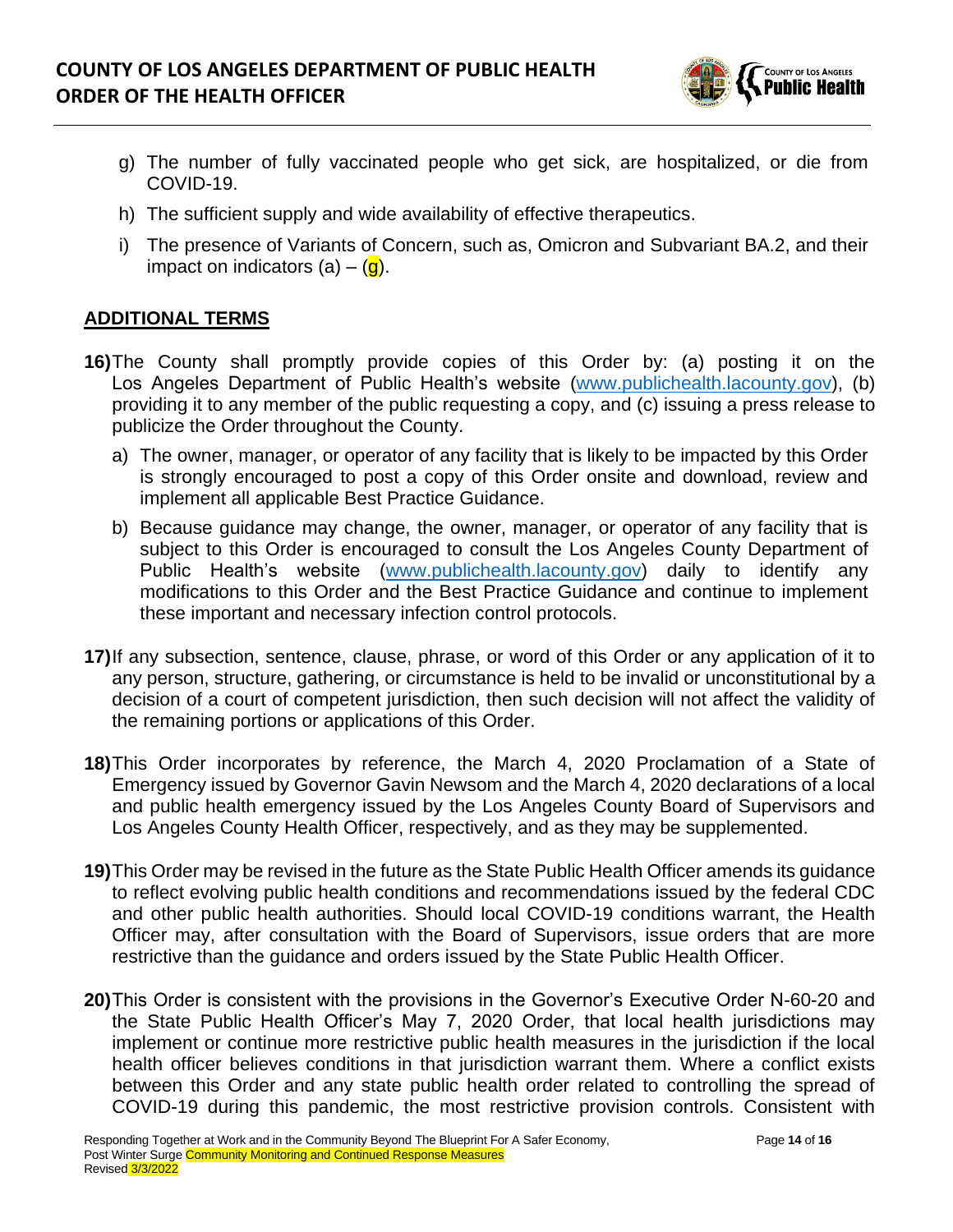

California Health and Safety Code section 131080, except where the State Health Officer may issue an order expressly directed at this Order or a provision of this Order and based upon a finding that a provision of this Order constitutes a menace to the public health, any more restrictive measures in this Order may continue to apply and control in the County of Los Angeles Public Health Jurisdiction.

- **21)**Pursuant to Sections 26602 and 41601 of the California Government Code and Section 101029 of the California Health and Safety Code, the Health Officer requests that the Sheriff and all chiefs of police in all cities located in the Los Angeles County Public Health Jurisdiction ensure compliance with and enforcement of this Order. The violation of any provision of this Order constitutes an imminent threat and menace to public health, constitutes a public nuisance, and is punishable by fine, imprisonment or both.
- **22)**This Order is issued pursuant to Health and Safety Code sections 101040, 120175, and 120295.
- **23)**This Order shall become effective at 12:01am Friday, March 04, 2022 and will continue to be until it is revised, rescinded, superseded, or amended in writing by the Health Officer.

**IT IS SO ORDERED:** 

AR MO, MPH

3/3/2022

**Muntu Davis, M.D., M.P.H.** Health Officer, County of Los Angeles

**Issue Date**